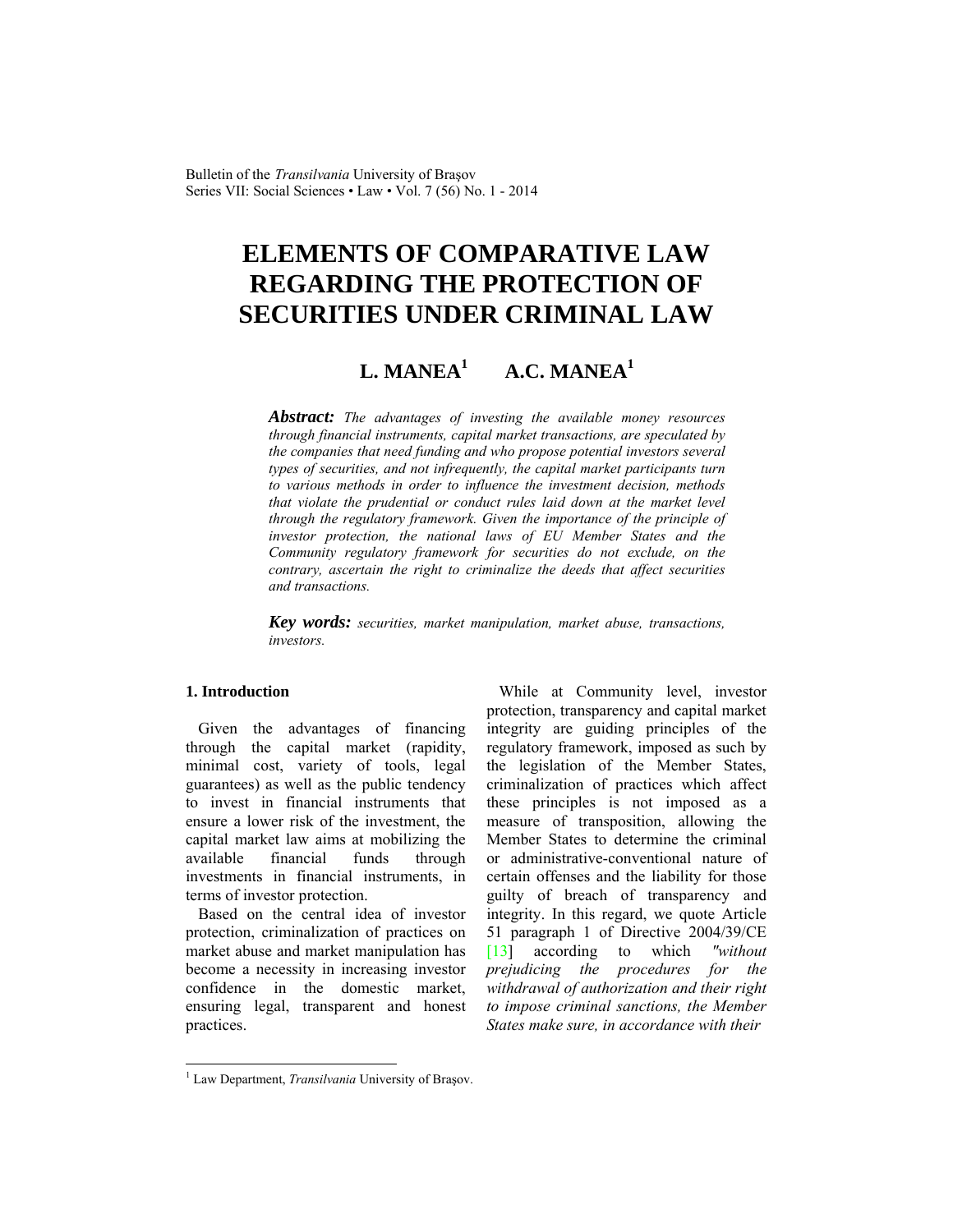*national law, that appropriate measures can be taken or adequate administrative sanctions can be enforced against the people responsible for the infringement of the provisions adopted pursuant the present Directive. They shall make sure that these measures are effective, proportionate and dissuasive* ".

We note that both Directive 2004/39/EC [13] and Directive 2003/6/EC [12] require one prerequisite, regardless of the criminal or contraventional framework adopted by the Member State in the context of the national legislative and market tradition, on the failure to comply with the principles of transparency and integrity of the national capital market: *these measures are to be effective, proportionate and dissuasive (Article* 51 paragraph 1 of Directive 2004/39/EC and Article 14 paragraph 1 sentence II Directive 2003 / 6/CE).

By acting in administrative and /or criminal measures to sanction the deeds that compromise the investors' interest and the investment approach regarding securities by acts of manipulation or market abuse, implicitly through investor protection, the legislator ensures a protection of securities, thus ruling such measures that ensure the free and unadulterated functioning of the supply and demand mechanism to determine the real and free price of securities.

In order to get an overview and to identify to what extent the measure prevails criminal liability or the administrative-contraventional one in terms of securities and investor protection, we will further analyze the legal status regarding the protection of securities in several EU Member States and respectively in the U.S. law, some with a considerable stock tradition, both in a common-law legal system, as well as the legal continental system of German Roman inspiration.

### **2. The legal regime in Romania regarding securities protection**

The Romanian legislator has opted for a primarily contraventional-administrative legal system in case of inobservance of certain conduct or prudential measures, as well as for violating the rules and measures concerning the information and obligations of the participants on the capital market, committed without intention, being explicitly defined as offenses in Art.272 of Law no.297/2004  $[19]$ , and penalized under Art.273 of the law.

But in case the market abuse or market manipulation are committed intentionally, the facts are punished as criminal offenses and sanctioned as such under article 279 in relation to art.244 and art.248 b of Law no.297/2004.

Starting from *nullum crimen sine lege* principle, confirmed by Article 1 of the New Criminal Code, compared to the character of Article 279 of Law no.297/2004, which is a norm with reference to two other laws, we find a relatively unregulated modality of criminalization by describing the content of the deed in two other articles of the law, the assignation of the criminal nature being accomplished in the contents of a separate provision.

Therefore, the exact understanding of the content of the offenses in question necessarily involves a rigorous exercise of coordination of all the law texts that refer to these, as the authors of the article "The offense of capital market manipulation by trading the stock market" observed [1].

Thus, in Title VII of Law no.297/2004 (art.244-Article 257), entitled *"Market abuse",* the Romanian legislator takes and develops the definitions of point 1 and point 2 of article 1 in Directive 2003/6/EC on confidential information (called insider information in transposing the national legislation) and market manipulations ,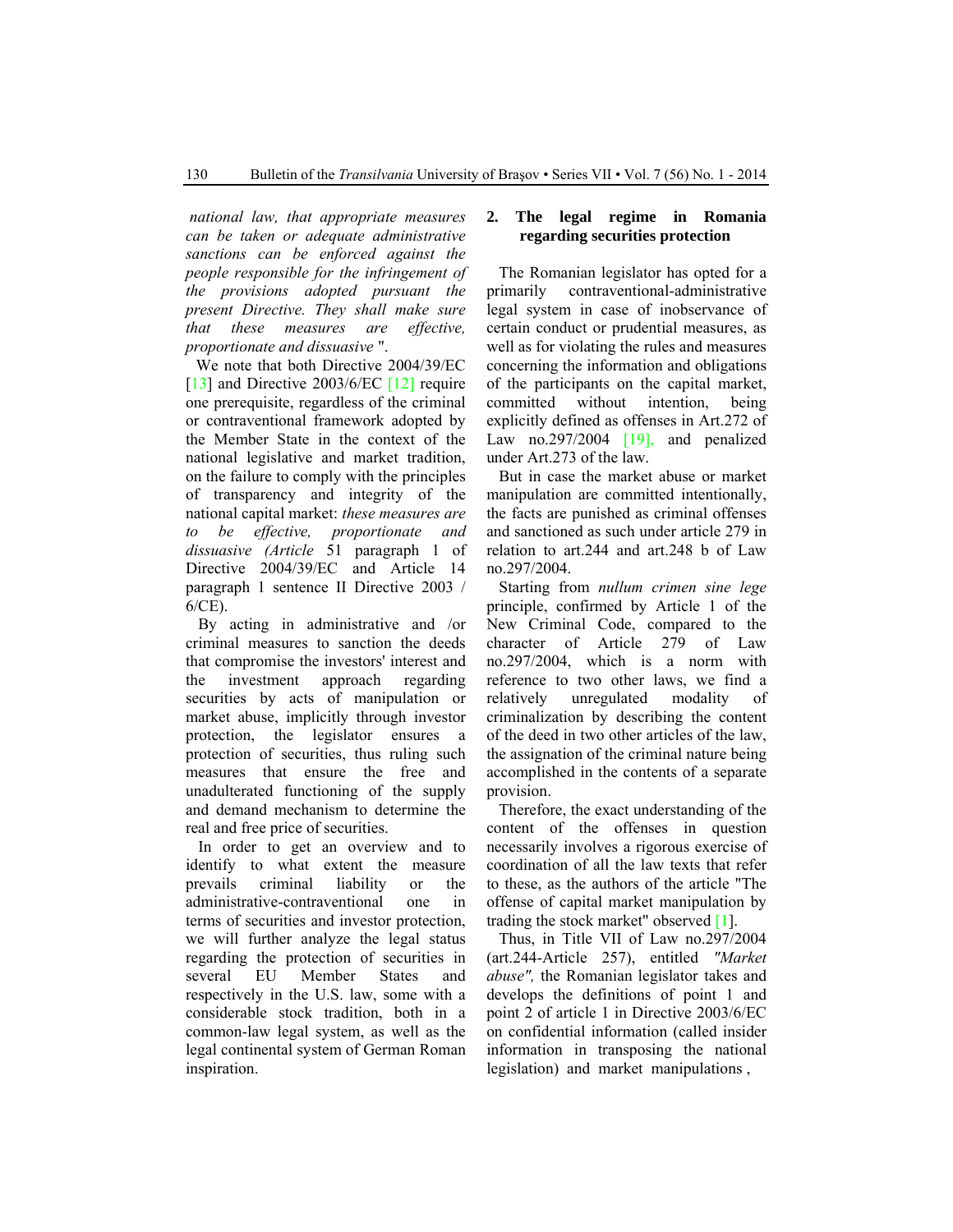regulates the duties of supervision, control and investigation of the competent administrative authority, the National Securities Commission in the text of law, namely today's Financial Services Authority, by the reorganization of the National Commission according to Government Emergency Ordinance no.93/2012.

In this context, according to art.248 of Law no.297/2004, *it is prohibited to any natural or legal person to engage in market manipulation activities,* given the fact that in art.244 paragraph 4 of the law previously defined market manipulation, taking over the definition of the directive regarding market abuse [12] and the examples given in this document by introducing them in art.244 paragraph 7 of the law, while Article 279 letter b of the law qualifies as crime the intentional infringement of this prohibition contained in article 248 of the law.

With reference to the provisions of paragraphs 5 and 7 art.244 of Law no.297/2004, we agree with the definition provided by Cristian Dutescu [3] that capital market manipulation is *the deed of one or more participants on the capital market, due to certain transactions or orders to trade which led or kept the price of one or several financial instruments at an artificial level or due to incorrect information transmitted by the media, the internet or other mass media, were misled on the supply, demand or price of financial instruments, or were determined to conclude transactions at artificial prices or not to conclude transactions because of the misleading price.*

Since the specific legal subject of the offense of manipulation is the social value which is prejudiced by intentionally committing acts prohibited by law, respectively the social relationships that manifest on the capital market and whose normal development is necessary for the capital market to be orderly and efficient, so that securities transactions be concluded at fair prices, naturally determined by supply-demand ratio, some authors [4] consider that the subject matter of the offense of capital market manipulation consists of the financial instruments admitted to trading on a regulated market.

Unlike Cristian Duţescu, there are authors  $[1]$ ,  $[11]$  who consider that in most of the normative rules of the offense, this does not have a material subject, a conclusion that we also reach, with the argument that the relevance in determining the material subject of the offense is given by the special classification of offenses in offenses of danger, those which do not have a material subject, and offenses of result, those which have a material subject [5], [9].

# **3. The legal regime in the EU Member States regarding the protection of securities**

Given the fact that, as mentioned above, Directive 2003/6/EC [12] establishes from the very title that manipulating the stock market represents a "market abuse", i.e. an incorrect deed, an act falling within the scope of illicit, it is prohibited starting from the first texts of the Directive (Article 5), that any person engage in market manipulation, and emphasizes the necessity of applying administrative sanctions to the *people responsible for the infringement of the provisions adopted in the implementation of this Directive* (s.n. Directive 2003/6/EC, Article 14 paragraph 1) in the Community regulatory framework does not impose mandatory criminalization of acts of abuse on the capital market, leaving the possibility of cumulation between administrative and criminal liability in the hands of the legislation in each Member State.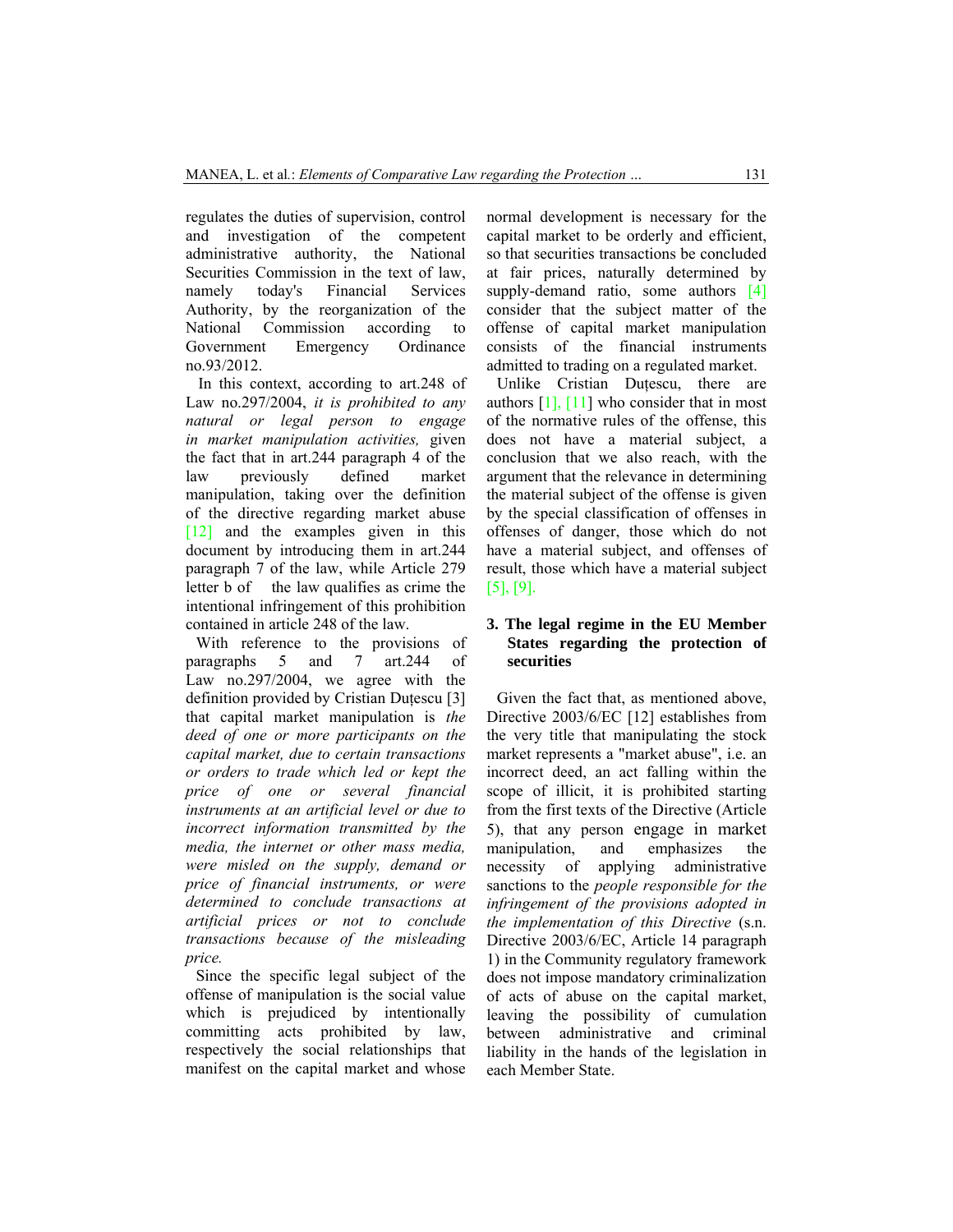We find that EU States generally opted for the realization of the cumulation between administrative and criminal liability, although there aren't elements of unequivocal differentiation between the conditions of contraventional and criminal liability.

As Professor Voicu Costică mentioned in a study on stock fraud, the criminal aspect is accountable through the fact that stock exchange crimes affect not only individual interests, but also the very structure of the state and even the market, as it weakens public confidence in the economic and social system, while the administrative aspect provides a special effectiveness of combating this type of crime, offsetting "if not the judge inertia, at least some of his/her lack of interest for crimes too technical and even indifference, too often linked to a **sense of incompetence"** [10].

In **France,** we find a dual legal nature (criminal, contraventional-administrative) regarding the financial crimes on the capital market. In the first case, it is about art. L.465-1 - L.465-2 of the Monetary and Fiscal Code, and in the second case it is the non-compliance with the general rules with an administrative character contained in the General Regulation of Financial Markets Authority (article 621-1 of the General Regulation of Financial Markets Authority), rules that are meant to penalize stock exchange practices in which their authors pursue for themselves an unfair advantage on the market or which affect the equal opportunities and equal treatment of the investors and their interests [7].

Thus the French legislator's option for the criminalization of deeds that impeded the good functioning of stock exchanges dates back to the provisions of the Napoleonic Penal Code in 1810 and were in force until 1994. According to art.419 of the old French penal code, fraudulent acts like intentionally spreading false news in public, libelous acts meant to increase or decrease the price, either of goods or of property, or of public effects, contrary to the law of natural competition, as well as the association or coalition between the main holders of the same goods or property in order to sell or not to sell only at a certain price were punished with imprisonment between one month and one year  $[8]$ .

In 2000, the French Monetary and Financial Code was adopted which penalizes both the spread of false or misleading information that affect the price of the financial instruments traded (art.L.465-1) and acts of manipulation by misleading investors in order to imbalance the capital market (art. L.465-2). Thus, art.L.465-1 paragraph 1, the Monetary and Financial Code:

*"The directors of a company referred to in Article L. 225-109 of the Code of Commerce and people who have, by profession or function, insider information on the perspective of evolution or the situation of an investor whose securities are traded on a regulated market or on the prospects for development of a financial instrument or asset referred to in paragraph II of Article L. 421-1, which is admitted to trading on a regulated market, and either directly or through an intermediary, performs or facilitates one or more transactions before the public has become aware of this information shall bear a penalty of two years imprisonment and a fine of 1.5 million euros, an amount that can be increased to a figure that is up to ten times the amount of any profit made and will be no less than the declared profit* " while paragraph 3 rules *that" Any person, other than those mentioned in the two preceding paragraphs, who knowingly obtains inside information on the situation and prospects of an issuer whose securities are traded on a regulated market or the likely performance of a financial instrument or an asset referred to in*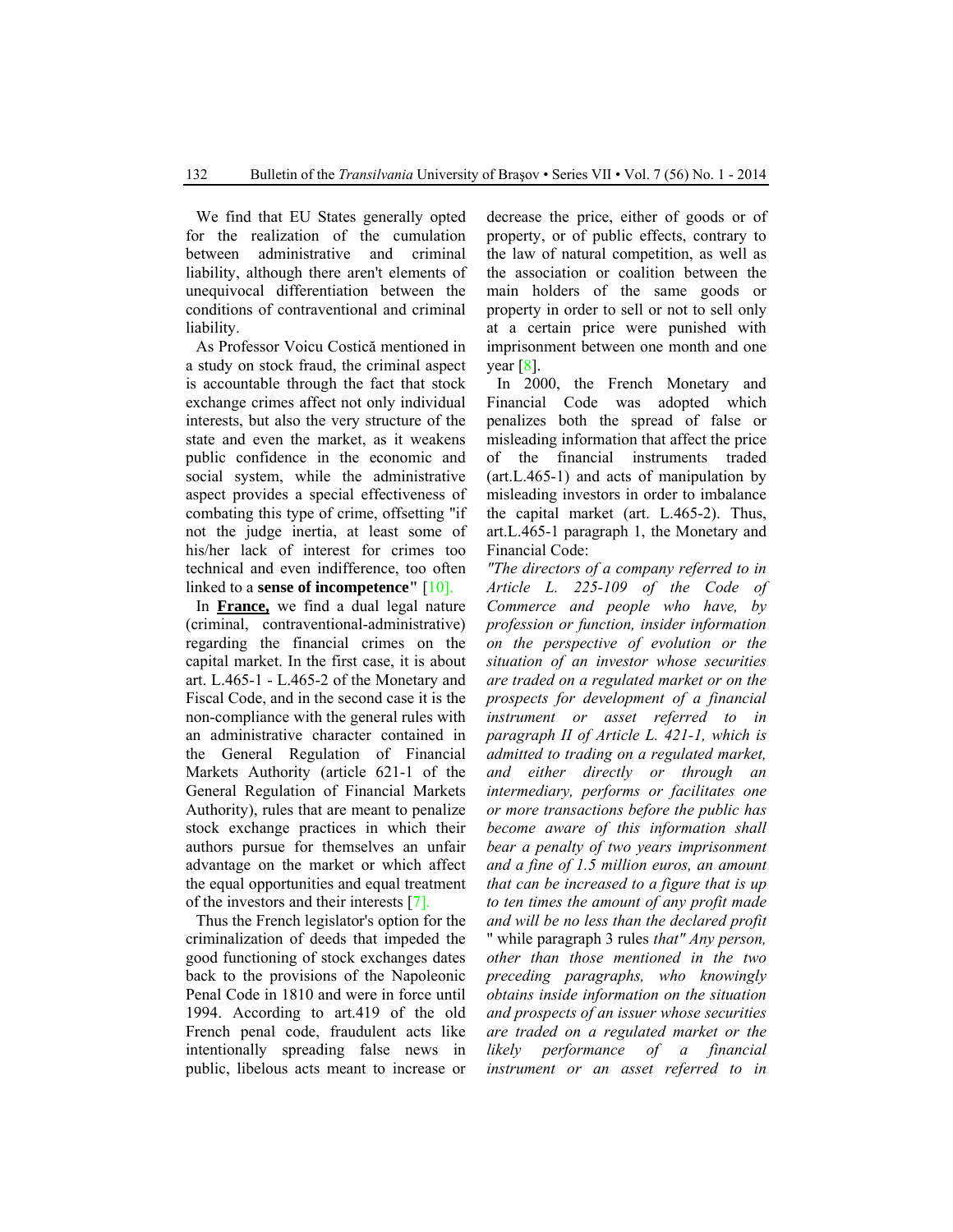*Article L. 421-1 point II, which is admitted to trading on a regulated market, and is directly or indirectly engaged in or facilitates a transaction or discloses such information, or allows them to be disclosed to a third party before the public is made aware of them, will incur a penalty of one year in prison and a fine of 150,000 euros, an amount that can be increased to a figure that is up to ten times the amount of the profit thus created and must not be lower than the actual profit* "[17].

The French Monetary and Financial Code penalize insider trading, for in the perspective of the French legislator, the author of this offense is called insider and until the changes made in November 15th, 2001, this category included only those who obtained or took insider knowledge as that mentioned in art.L.465-1 by virtue of the functions or duties they performed. Later, the scope of the offense expanded to any person who possesses inside information, knowingly and regardless of how that information came into his/her possession, so that the tort does not mean possession of inside information, but is circumscribed to the usage of this type of information so that the one who uses the information, either directly or through an intermediary, has an advantage on the market compared to other market participants.

Regarding the authors of the offense or insiders, a number of three categories are identified: primary insiders, secondary insiders and external insiders. The primary insiders are, according to art.L. 465-1, paragraph 1 first sentence of the French Monetary and Financial Code *the administrators of a company referred to in Article L. 225-108 of the Code of Commerce,* i.e. presidents and CEOs, members of the board of directors of a company, individuals or legal entities holding positions of company administrator or board members of the

legal entity and permanent representatives of the legal entities exercising these functions, and who, because of their position within the legal entity have a conventional obligation to the shareholders of the respective legal entity, in regard to whom and against whom they use the information obtained by virtue of the position held.

Moreover, primary insiders are aware of the importance and the quality of the information they hold, therefore cannot claim ignorance of the law. Using in a personal interest the information that these managers can obtain while exercising their position was treated as misappropriation of social goods [10].

*Secondary insiders defined in art.*L.465- 1, following primary insiders as people who, by the nature of their profession or of their duties, have privileged information, is a very broad category, because it includes all those who, without occupying leading positions, work in the company whose securities have been negotiated, while external insiders are people outside the company, whose functions have, however, a direct or indirect connection with the company (e.g. if the legal entity's accounting is provided by another external entity, the auditor or lawyer of a legal entity with access to information about that legal entity).

Both external and secondary insiders acquire information about the legal entity due to this special position that allows them access to the data concerned and who are under a contractual obligation or moral obligation regarding the legal entity not to disclose or use in their own interest the information obtained under employment relationships.

Article L.465-2 of the French Monetary and Financial Code governing the offense of handling courses, indictment designed in terms of combating illegal speculation and states that the *penalties imposed in the*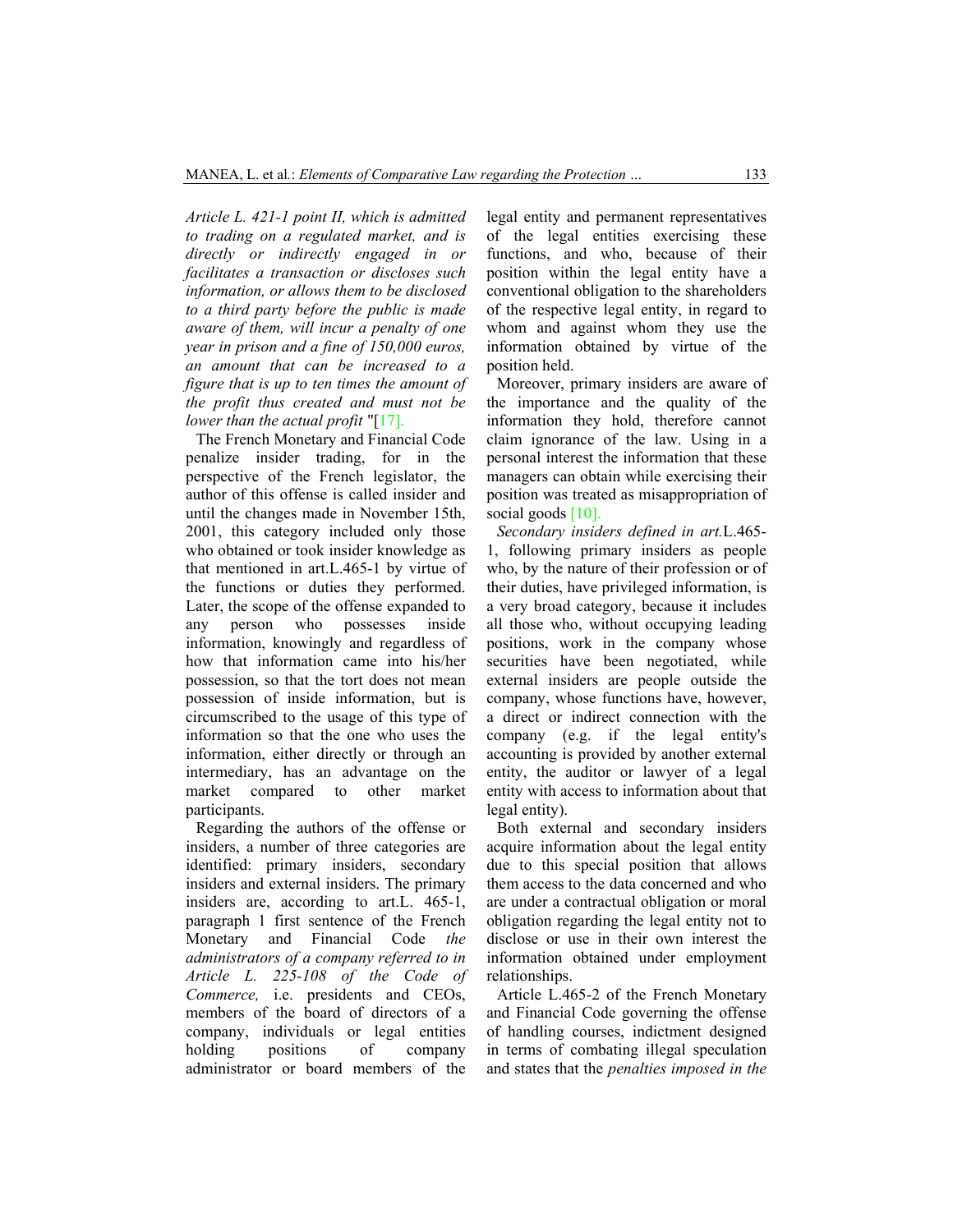*first paragraph of art.L.465-1 shall apply to any person who performs or attempts to perform, directly or through an intermediary, a deliberate act which prevents the normal functioning of the regulated market by misleading the other participants* [17].

The doctrine is of the opinion that each of the three paragraphs of Article L-465 of the French Financial and Monetary Code regulates distinct crimes, but they all refer to the same object, as a common and defining element of the offense, namely: the circulation of inside information about a legal entity participating on the capital market, the specificity of this offense being given by the quality of the active subject. Regarding the definition of inside information in French criminal jurisprudence, the General Regulation of the Financial Markets Authority in France (FMA) takes the European definition of inside information (Article 1 paragraph 1 of Market Abuse Directive no.2003/6/CE includes the definition of confidential information, a synonymous concept with the one of inside information in Romanian and French law) with an emphasis on the characters of confidentiality, sensitivity and accuracy of information.

Regarding the offense of handling the courses of financial instruments, incriminated in art.465-2 of the French Monetary and Financial Code, we must say that the definition contained in art.631-1 of the General Regulation of the Financial Markets Authority in France is identical to the one in the Romanian law and takes the elements in the definitions and texts of Directive no.2003/6/CE.

Analyzing the incrimination text in the Monetary and Financial Code, we note that the material element consists in exercising or the attempt to exercise a maneuver likely to affect the good functioning of the market, so that an action is required, the author using concrete and hidden means to mislead the other participants, and not just simple hearsay or "lies".

Framing the offense of manipulation in the category of financial offences is done after completing an investigation procedure performed, according to the competence, by the Financial Markets Authority (FMA), which has the possibility of referral to the Prosecutor if data indicates the existence of criminal deeds, according to Article .L. 621-15-1 related to art.L. 621-20-1 of the French Monetary and Financial Code. FMA's role in triggering the judicial proceedings is reinforced by the fact that this authority is empowered to receive bills, petitions and complaints of any person interested in facts that disturb the regular functioning of the capital market.

However, once the court proceedings started, FMA has the right to become a civil party in the lawsuit in respect to market abuse under the financial security law, in which case, the procedure of criminal liability is initiated, if FMA uses this right, it must give up on exercising at the same time the administrative sanctioning power.

With regard to penalties, we distinguish between whether the author is a natural person or a legal entity, mentioning that according to Article 121 paragraph 3 of the French Criminal Code, criminal liability of legal entities does not exclude the responsibility of individual authors or accomplices for the same deeds.

Thus, in case of sanctioning individuals, the sanctions provided are the main criminal penalties, prison and fine, varying according to the nature of the offense and the quality and position of the person in relation to the information or maneuvers used for distorting the market and obtaining a personal interest.

The offense of dissemination of insider information (Art.L 465-1 paragraph 3 of the Monetary and Financial Code) is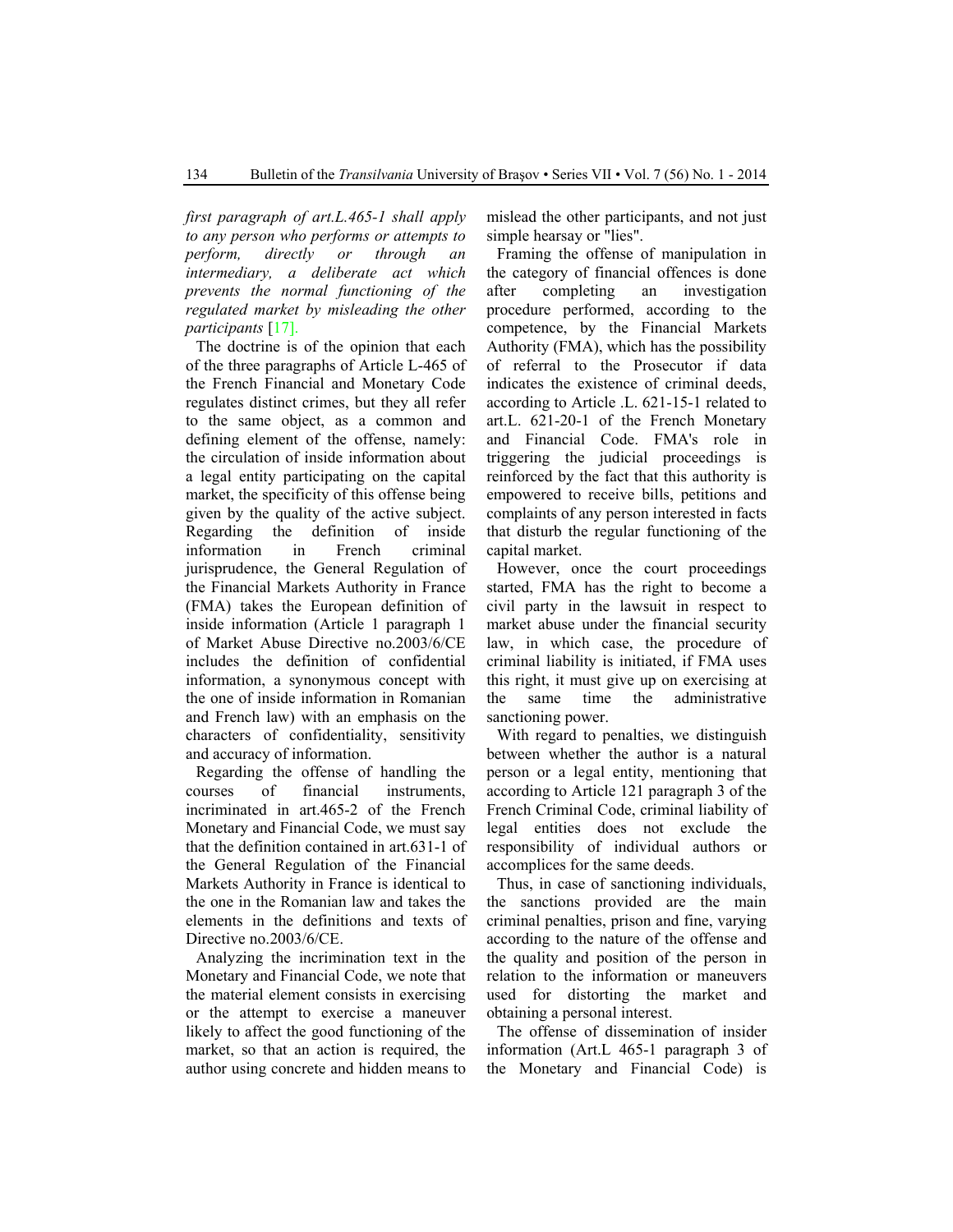punishable by a sentence of one year imprisonment and a 150,000 euros fine, while the crime of disinformation and manipulation of the courses is sanctioned in the same way as the insider trading committed by a primary or secondary insider (art.L.465-1 of. 1 and art.465-2 of the Monetary and Financial Code): two years in prison and a fine of 1,500,000 Euro, whose upper limit can be set beyond this figure to the recovery of the total amount of damage created, without the possibility of this limit being lower that the legally obtained profit.

The criminal liability of legal entities may be engaged only when the offense was carried out in their benefit through organisms or representatives, in this case, articles L.465-3 in relation to art.L.573-7 of the Monetary and Financial Code, provide that the penalties applicable to legal entities are: fine in the manner provided in Article 131-38 of the Criminal Code, and penalties mentioned in Article 131-39 of the Criminal Code, namely the dissolution of the company when the prosecution clearly establishes that the legal entity was created specifically to commit the offense; ban, permanently or for a period of five years or more; the prohibition to exercise directly or indirectly any activity during which or in which situation the offense was committed; placing the legal entity under supervision for a period of 5 years or more, and final closure for a five year term or more, of one or more branches of the company which used to commit the alleged misconduct; but also to exclude definitively or for a period of five years or more from the public markets, confiscation of the object that served or was destined to commit the offense or offenses, or the object that produced this offense. Also as an additional criminal sanction, the company may be required to display or disseminate the decision, either through the media or through audio-visual means.

In the UK, the stock market is regulated by the Financial Services and Markets Act (FSMA 2000), considered "a unique and flexible regulatory framework of the financial sector as a whole," which establishes the Financial Services Authority (FSA) as the body responsible for the regulation and control of the financial market (banking, insurance, securities), as well as the prevention and suppression of typical financial crimes, including those involving money laundering [10].

As the regulatory administrative authority of the capital market, FSA, conducts activities to ensure compliance with market discipline, the surveillance of operators' behaviour, as well as the settlement of disputes between investors and market operators, while the FSA is empowered, at the same time, to conduct criminal investigations in case of specific offences on the financial market, being competent to order the seizure of funds operators and investors and to decide on the compensation for the investors, as well as the penalties provided by law.

According to the description of the offense of capital market manipulation under Section 397 of the Financial Services and Markets Act (FSMA 2000) [18], which is thus considered both offense and contravention, we find, in relation to section no.118 FSMA, where market abuse is defined, that an express distinction between market manipulation and insider trading based on the use of insider information is not made.

Financial Services Authority has developed, under FSMA 2000, Section 119 - Code of Market Conduct [16] - in force since 2001, in order to use it as a guide to determine the circumstances in which certain behaviours represent market abuse, respectively in identifying the practices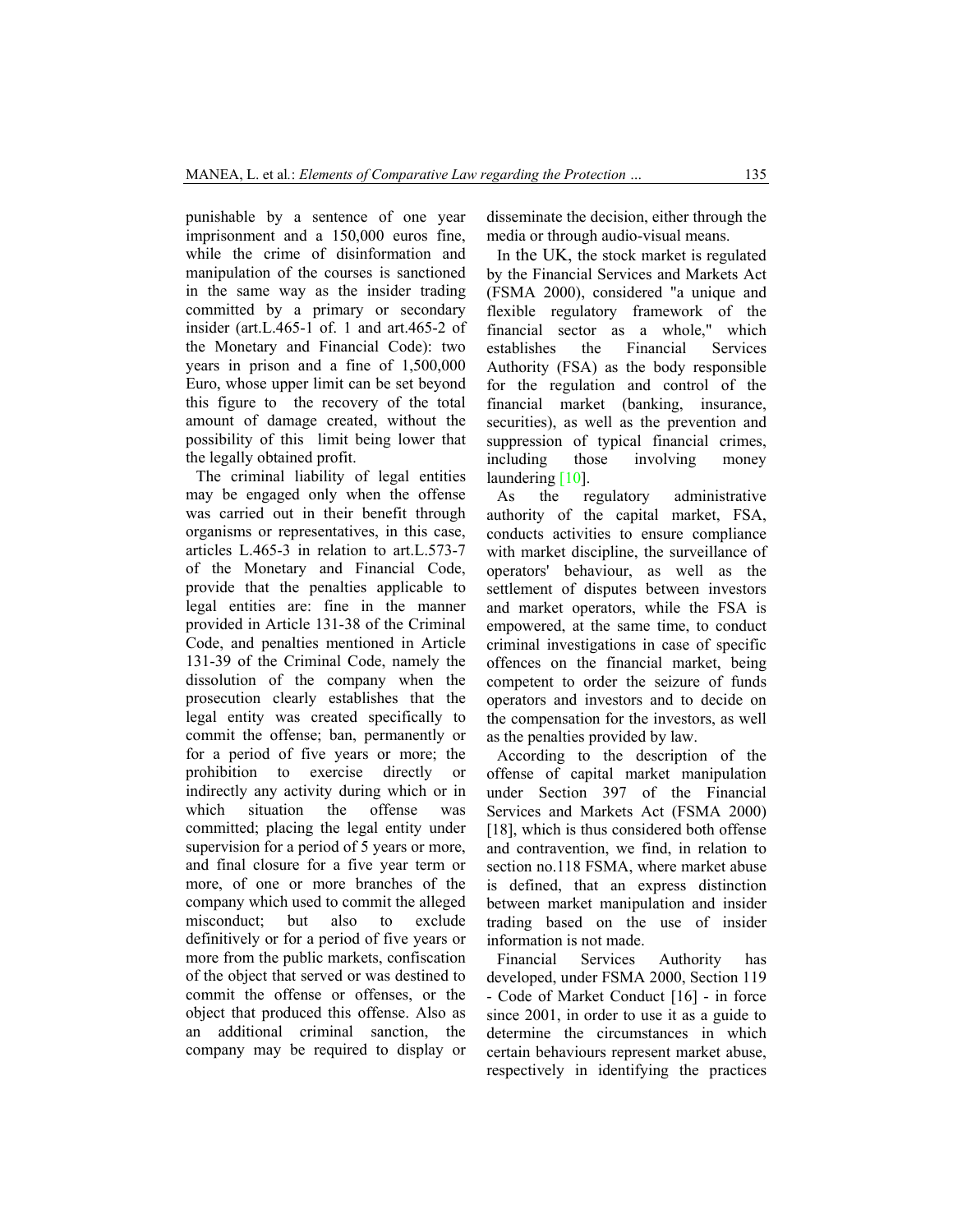"under the standards expected of an ordinary investor on the stock market" [6].

In the description of the offense of market manipulation in the Code of Market Conduct, the focus is on the behaviour of the alleged manipulator, with a view to determining whether this behaviour may give a false or misleading impression of the market or to distort market functioning in relation to the perception of the regular investor.

In **Germany,** the stock market was regulated until 2003, by a law passed in 1884, which sanctioned the manipulation of market prices. With the dramatic collapse of the German stock exchange in March 2003, the German legislature transposed in the national law the provisions of the EU Directives relating to the capital market, both in terms of Securities Trade Law in 1998, as well as of the provisions of the German Criminal Code, which, in Section 264, criminalizes fraud in capital investments.

According to the German Criminal Code, anyone making an incorrect statement, favourable to operations (in connection with the sale of securities, subscription of rights or shares which is intended to assign the stake to the yield of a business or an offer to increase capital investment in such shares) or intentionally omits certain negative aspects or representations in prospectuses or surveys on the net assets of a considerable number of people in relation to relevant circumstances to the purchase decision is punishable with imprisonment up to three years or a fine.

Under section 38 of the Securities Trading Act of 1998, we can consider an offense the deed of the person who:

1. acquires or disposes of securities on which insider information exists, against the prohibitions referred to in section 14, paragraph 1, number 1 or section 14 paragraph 2 (s.n. of the German Securities Trade Law)

2. disseminates or makes available insider information against the prohibitions established in section 14, paragraph 1, number 2,

3. recommends the purchase or the sale of securities for which there is insider information against the prohibitions established in section 14, paragraph 1, number 3 and is punishable with imprisonment up to three years or a fine. Section 14 of the Securities Trade Act refers to the interdiction of people who have insider information to trade based on this inside information.

In **Belgium,** the Law of 2nd August 2002 on the supervision of the financial sector and financial services incriminates capital market manipulation by using insider information, whereas the text of the law on market abuse is adapted by the Law of 22nd December 2003 in accordance with Directive no.2003 /6/CE, which takes the definition of the material element of the manipulation offense, namely the definition contained in article 1, paragraph 2 of the market abuse Directive [15].

In the **Netherlands,** the Criminal Code section 334 criminalizes the manipulation of the prices of equity securities, commodities or monetary instruments in order to increase or decrease them artificially, the material element of the offense consisting in spreading false news to influence the price of these securities, in order to obtain an undue advantage from the offender for himself/herself or for another person [2].

Due to the low practical relevance of the wording of incrimination because it was difficult to determine whether the news advertised is false and especially if that item of news has influenced the price of financial instruments, starting from 01.01.2007, the Financial Supervision Act (Wet op het financieel toezicht - WFT)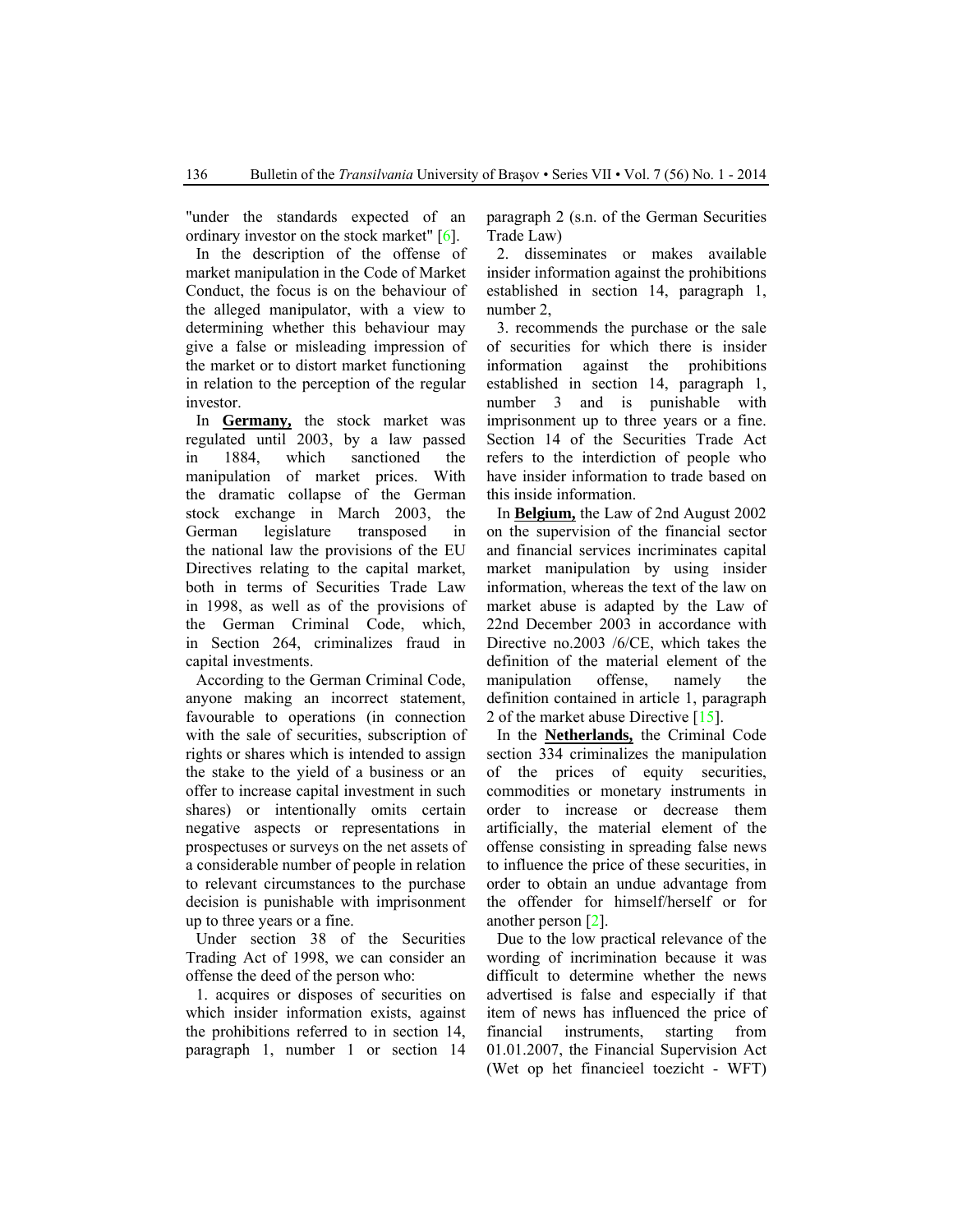comes into force, introducing the definition of capital market manipulation by implementing the European Directive concerning market abuse.

Compared to capital market legislation in European countries, legislation in which Directive no.2003/6/CE on market abuse was implemented nationwide, in Asian countries like Japan and Korea, we observe that the criminalization of capital market manipulation is reflected in the national laws, both regarding the spot market and future exchanges, given that the enforcement regime is very drastic.

Thus, in Japan, the penalty for committing the crime of capital market manipulation is up to 10 years of imprisonment and/or a criminal fine of up to 10 million yen (meaning 7 million at an average EURO /JPY exchange rate in 2014), while in Korea, in case the profit made or the loss avoided by manipulation of the capital market is more than 500 million woni (about 330,000 Euro at an average EUR /KRW exchange rate in 2014), the penalty may be life imprisonment, depending on the size of the profit or loss thus avoided.

#### **4. Conclusions**

In the process of harmonization of the national legislation with the European regulatory framework regarding the capital market, also in progress in Romania and France, we find that the criminal law of our country regarding capital markets is similar to that of France, including the offense of market manipulation with its specific forms and variants, for the transparency and equality of chances occupy a central role granted to social values in the two EU Member States within the domain of criminal protection.

Compared to the enforcement regime, we can say that the French law is more severe than the one in Romania, as the French law provides a cumulative mixed system, consisting of imprisonment, within certain limits generally lower than those provided in our legislation (article 279 in Law no.297/2004), but combined with a relatively big fine (1.5 million Euro).

Comparing the criminal protection of securities in Germany and Romania, we find that the matter of the criminal German law applicable to the capital market is divided on the one hand between the German Criminal Code and on the other hand, the special applicable law on trade securities although the facts alleged in the German law find their counterpart in the Romanian criminal law.

In the German special law, the concern of the German legislator, as well as the Romanian legislator was to establish an appropriate legal regime and a criminal protection appropriate for trading securities in case of possessing and using inside information, as a defining element of market abuse, in agreement with the definitions of Directive 2003/6/EC.

Starting from the enforcement regime, we can say that German criminal law is milder than the one in Romania, the maximum imprisonment period is shorter than in Romania and may alternate with the sanction of fine, given that in the present form of Law no.297 / 2004, following the latest amendment in 2012, the alternative sanction of fine was excluded by the Romanian legislature and an additional criminal penalty of prohibiting certain rights was provisioned. [14]

#### **References**

1. Chiriches, A., Porumb, D.: *Infracţiunea de manipulare a pieţei de capital prin tranzacţionare* (*The Crime of Capital Market Manipulation by Trading*). In: Judicial Courier